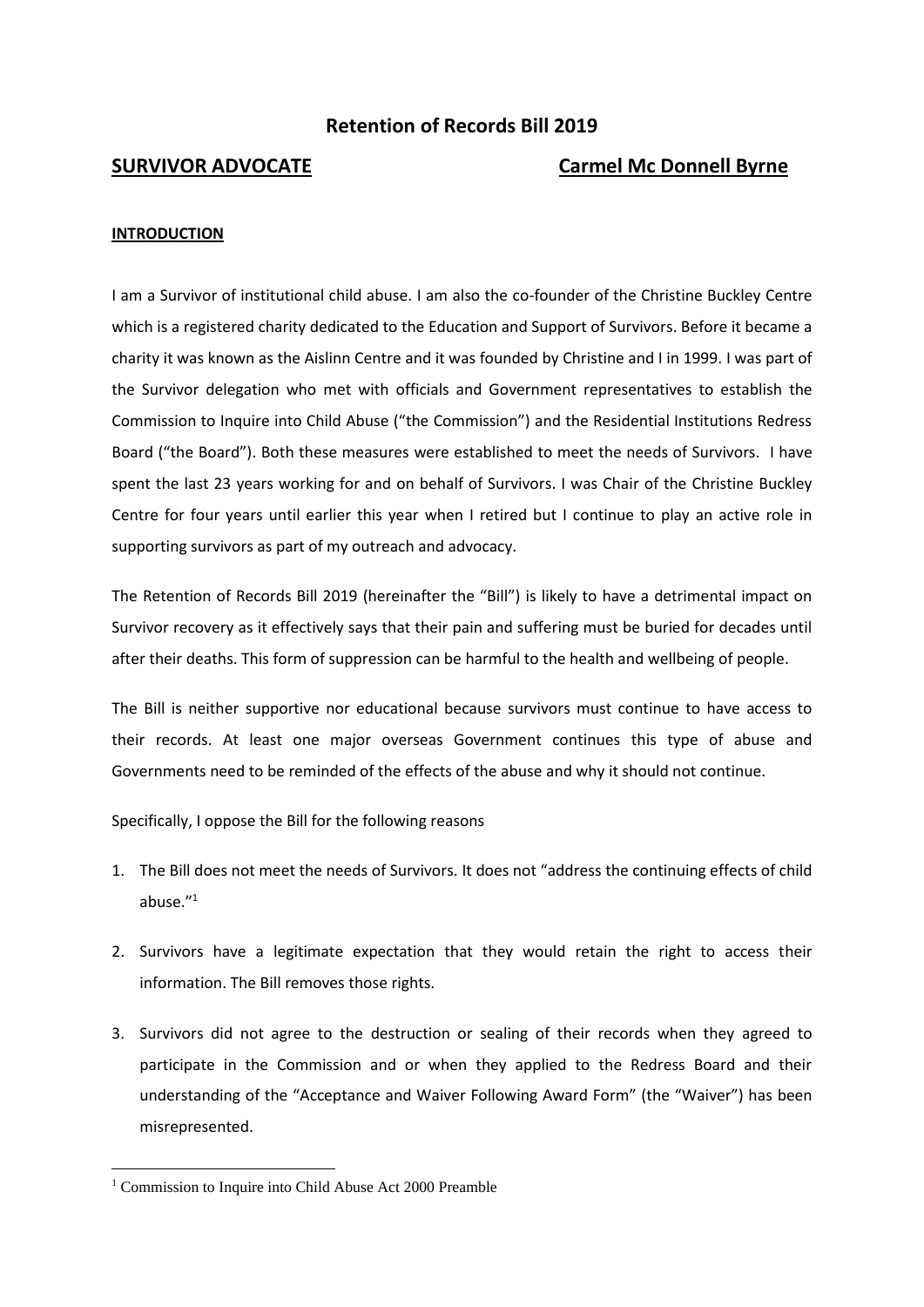4. The Bill does not reflect the wishes of Survivors.

# **1. MEETING SURVIVOR NEEDS**

I. Survivors desires for openness and education was a motivation for applying to appear before the Commission to Inquire into Child Abuse and for applying for Redress I supported many Survivors when they appeared before the Commission and helped many others apply to the Redress Board. Survivors believed that by doing so they would help educate others and each other and they would play a role in stopping such atrocities ever happening again.

# II. Impact of the Bill on the wellbeing and health of Survivors

The sense of shame amongst Survivors still exists. Such continued secrecy and feelings of shame are compounded by the sealing of records. The sealing of the records is perceived by Survivors as a repressive measure and a further loss. The decision to seal for 75 years continues the sense of shame and the secrecy associated with that is detrimental to the health and wellbeing of Survivors.

# III. Records as a means to establish identity, family reunification and truth

These records are also an invaluable tool to assist Survivors establish their identity and family reunification.

They also are a means by which Survivors establish the truth about their family. Sadly, as part of the process of abuse Survivors were often given incorrect and at times derogatory information about their background and their parents. In a powerful piece before her death Christine Buckley spoke openly about the misinformation she had been given about her parents.<sup>2</sup>

Many placed in institutions were given a number which you inherited from the last person. You were also given their clothes whether they fitted you or not.

Some were given a new name which they only discovered on their journey of trying to discover their family. Thanks to Barnardos Origins & Tracing Services, approximately 50% of the cases which they dealt with have led to a reunion of survivors with their family of origin<sup>3</sup>. Many of these cases involved reuniting sisters and brothers who were separated as children.

<sup>2</sup> <https://www.youtube.com/watch?v=FvNmrlyC838>

<sup>3</sup> <https://www.barnardos.ie/our-services/origins-service>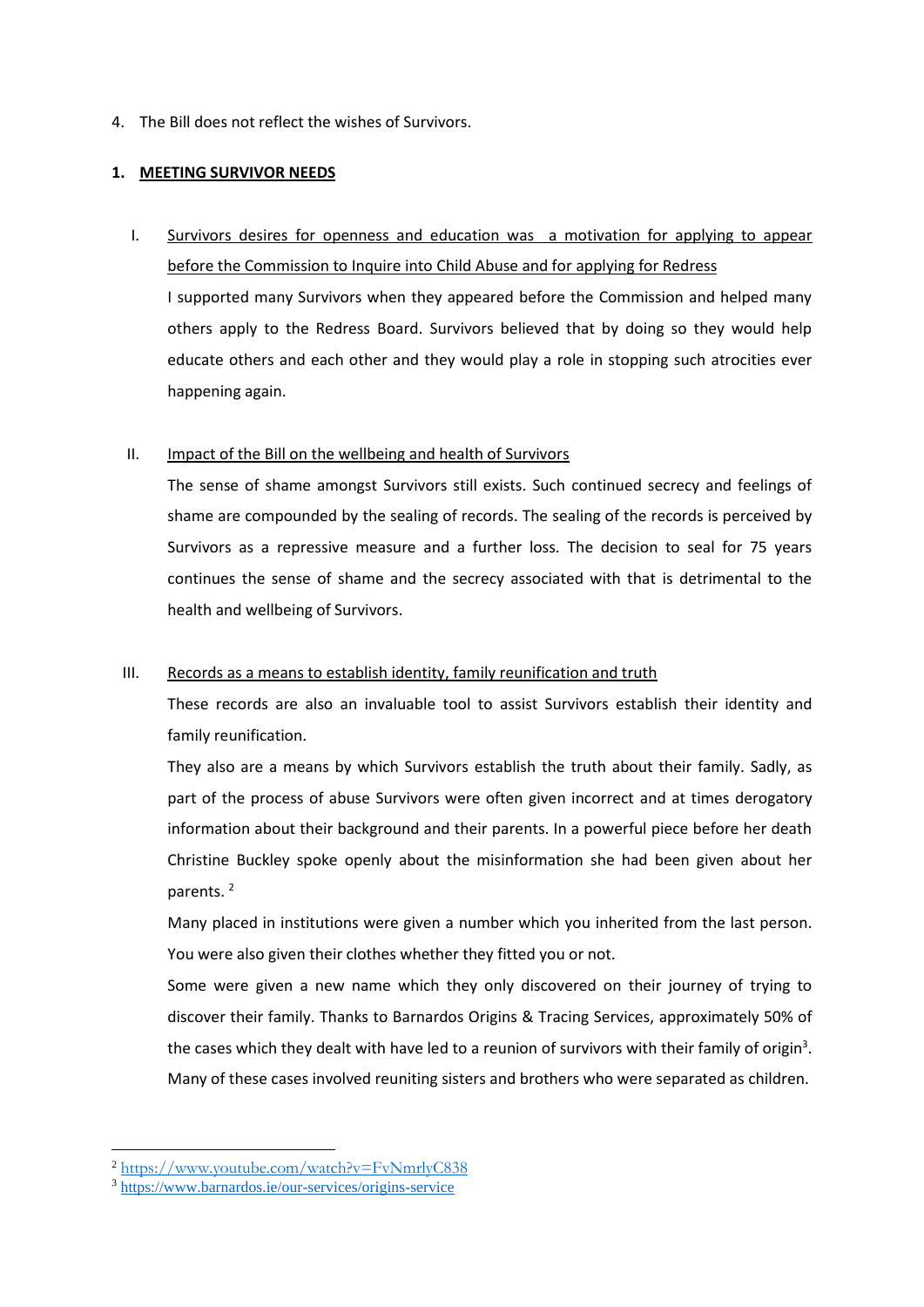The trauma suffered through uncertainty of who they are and their loss of family links, was a key aspect of the abuse and the Bill will deny Survivors and their immediate family access to the truth thus causing further harm and in this context amount to further repression and abuse.

- $\triangleright$  I think it's important that survivors' families should have access to this information as it can help them understand how their childhood impacted their lives. As a co-founder/director of Christine Buckley Centre I have heard so many survivors relay that they loved their children but were unable to show it because of the awful shame etc they carried. They have often said in the early days they did not want to discuss their past but in the latter years/months many have said they would like family to know after they die.
- $\triangleright$  If a survivor has requested they do not want their records made available to family members then I do believe this should be respected as we are all on different journeys of healing and recovery. Again I would reiterate that this empowers a survivor to make choices to suit their own needs.
- $\triangleright$  I believe information pertaining to survivors who have died should be available to family members. It's an important part of who they are and it may fill in gaps relating to the survivors life. It will be especially relevant to those children of survivors who may have to deal with transgenerational trauma and also in some cases trauma arising from parental behaviour.

### **2. SURVIVORS LEGITIMATE EXPECTATION TO RETAIN THE RIGHT TO ACCESS THEIR INFORMATION.**

Survivors successfully petitioned the Government to ensure that the Commission and the Redress Board did allow applications to it under the Freedom of Information Act. Those who gave evidence to the Commission and who applied for Redress did so with such provisions in place. This Bill seeks to remove such rights. To remove such rights would fundamentally breach the express and implied agreement made with Survivors.

# **3. SURVIVORS DID NOT AGREE TO THE DESTRUCTION OR SEALING OF RECORDS AND THEIR UNDERSTANDING OF THE WAIVER OR CONFIDENTIALITY AGREEMENT**

Survivors did not agree to the destruction or sealing of their records when they agreed to appear before the Commission. Nor did they agree to the destruction or sealing of their records when they applied to the Redress Board.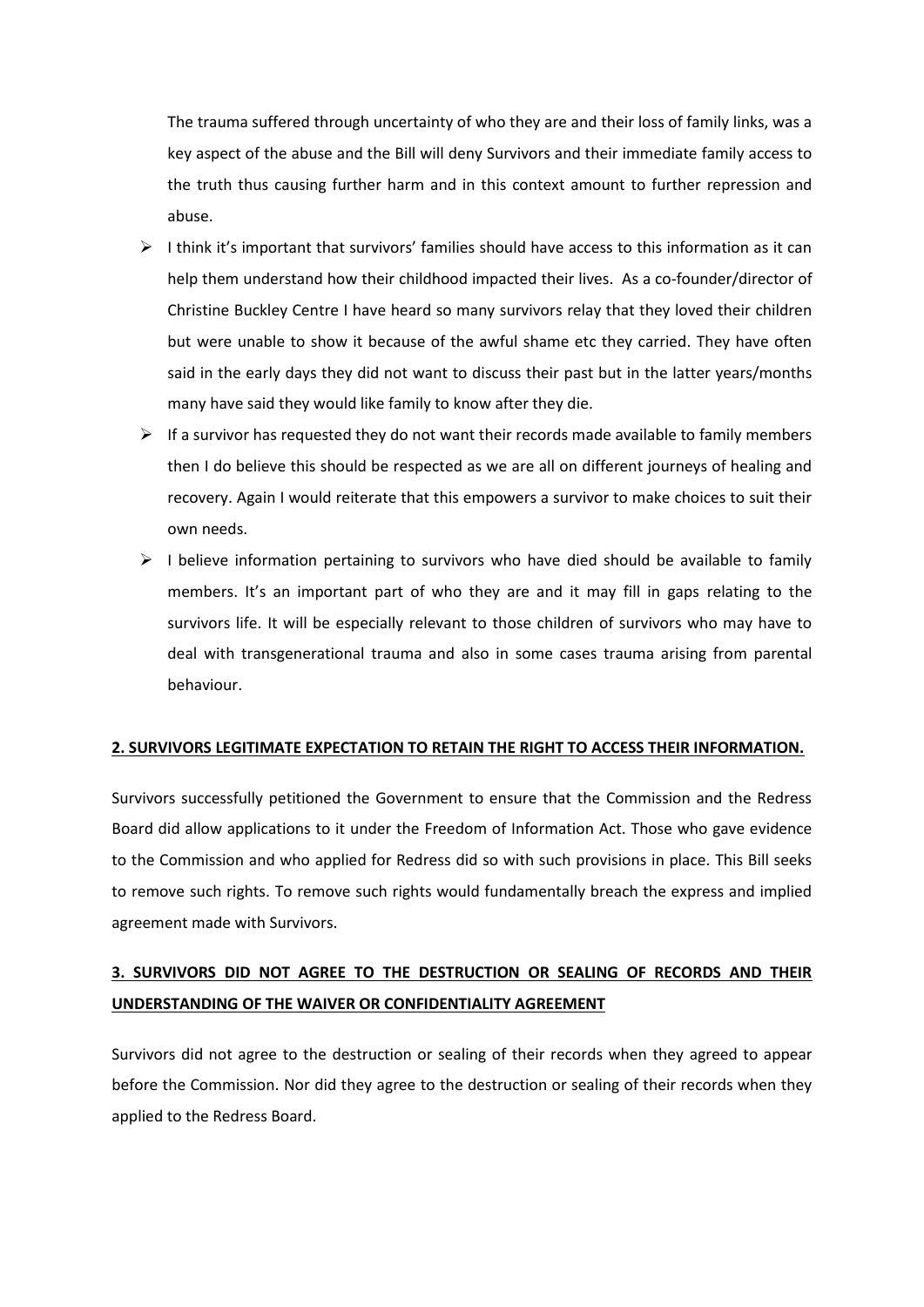The Redress Board did ask applicants to sign an "Acceptance and Waiver Following Award". However, the Waiver was presented to Survivors to sign only after the Redress Board process and signing was made a condition of them receiving the award. The Waiver contained the following statement

"Confidentiality is of the utmost importance in the Redress Scheme, and the provisions of Section 28 subsections (6) and (9) of the Act are brought to the applicant's attention.

*S.28 (6) A person shall not publish any information concerning an application or an award made under this Act that refers to any other person (including an applicant), relevant person or institution by name or which could reasonably lead to the identification of any other person (including an applicant), a relevant person or an institution referred to in an application made under this Act.*

*S.28 (9) A person who contravenes subsection (1) or subsection (6) shall be guilty of an offence.*

Survivors were not aware of the existence of the waiver prior to their Redress application. The Waiver was a shock to many and a cause for further distress. Amongst Survivors and their legal representatives, the view was that it is best to sign it and to do so as quickly as possible. I can attest from own personal experience and engaging with hundreds of Survivors that this time was probably the most stressful aspect of the entire process. I could not fully comprehend what I was signing. The overriding feeling was the desperate wish to get the process over and done with mainly due to trauma. I also believe there was little understanding of the ramifications of signing the Waiver because of the effect of trauma. Survivors who signed the Waiver have been denied or feel they have been denied the right to talk about their experiences. The United Nations Committee on Torture raised concerns about this in July 2017. The matter had also been raised in the Dáil in 2009.<sup>4</sup>

I believe people were led astray during the whole process and the Waiver was one of the most damaging aspects. It would be a travesty if the Waiver was the justification for the sealing of the records. That is not to undermine or detract from the work of the Government to establish such measures. I acknowledge their role in bringing these matters to the fore.

Also, to my knowledge no directions were given for the disposal of records as part of the Redress Board's processes.

<sup>4</sup> https://www.oireachtas.ie/en/debates/debate/dail/2009-07-07/29/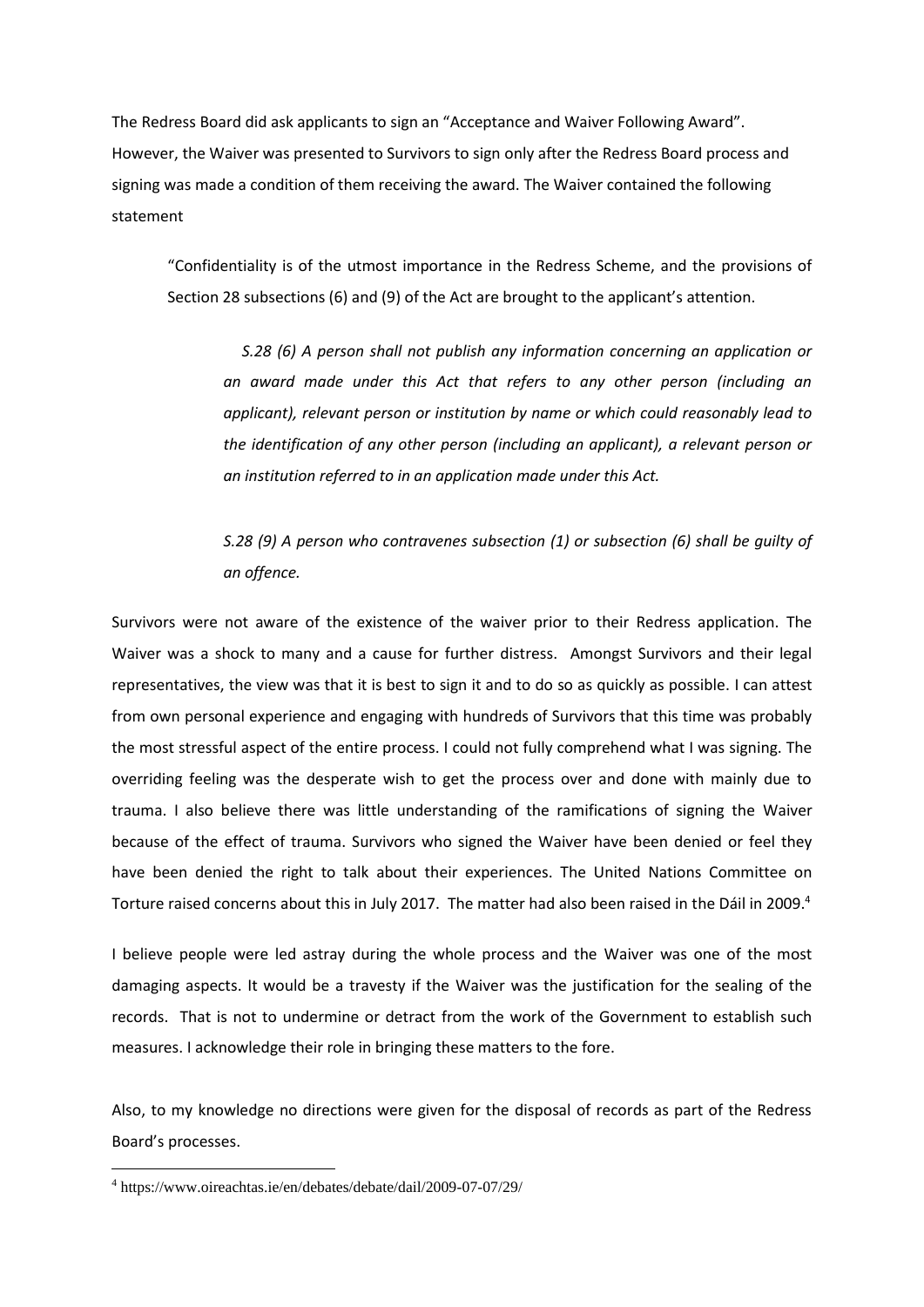#### **4. THE BILL DOES NOT REFLECT THE WISHES OF SURVIVORS.**

## I. Survivors changing perception

Survivors views also evolve on such matters and the sealing of the records does not allow for that. Sealing of records denies Survivor's the opportunity to change their minds. There have been many events held recently where that has been very evident.

- Dublin Honours Magdalene's, an event held in June 2018, Survivors who initially did not want to appear in any press photographers perhaps still feeling the same sense of shame, were soon eager to do so when they saw the welcome and feeling of celebration. This transfer from a place of shame to heroic status (in the eyes of the public waiting to meet them) was hugely significant and made I believe a contribution to their recovery.
- The event to mark the  $20<sup>th</sup>$  year anniversary of the State's apology held at Áras an Uachtaráin, Survivors who had initially indicated an unwillingness to be photographed were soon eager to do so and it was a really joyous moment to witness them almost being freed from the shackles of shame.
- The Survivor Stories Project, in collaboration with UCD, published earlier this year again saw Survivors who initially were reluctant to take part be encouraged to tell their stories by seeing the positive impact on those who had done so. I would welcome the continuation of such projects and that they be extended to include family members if that was the wish of survivors.

Many of those who took part in those events and the storytelling project had not told their family. Many were able to do so as a consequence of taking part.

#### II. Survivor Consultation

When the Bill was published the Government did not have the benefit of the Report on Consultations with Survivors of Abuse in Residential Institutions. The results of that consultation process should inform any decision about the Bill and the records.

 $\triangleright$  I think all survivors should have the right to decide for themselves if they would like to access any records pertaining to them. It's very important on our healing journey that we are empowered to make decisions and choices something denied us as children. Survivors deserve the right to own a copy of their testimony if they want it. I have no problem in having my own testimony available to the public.